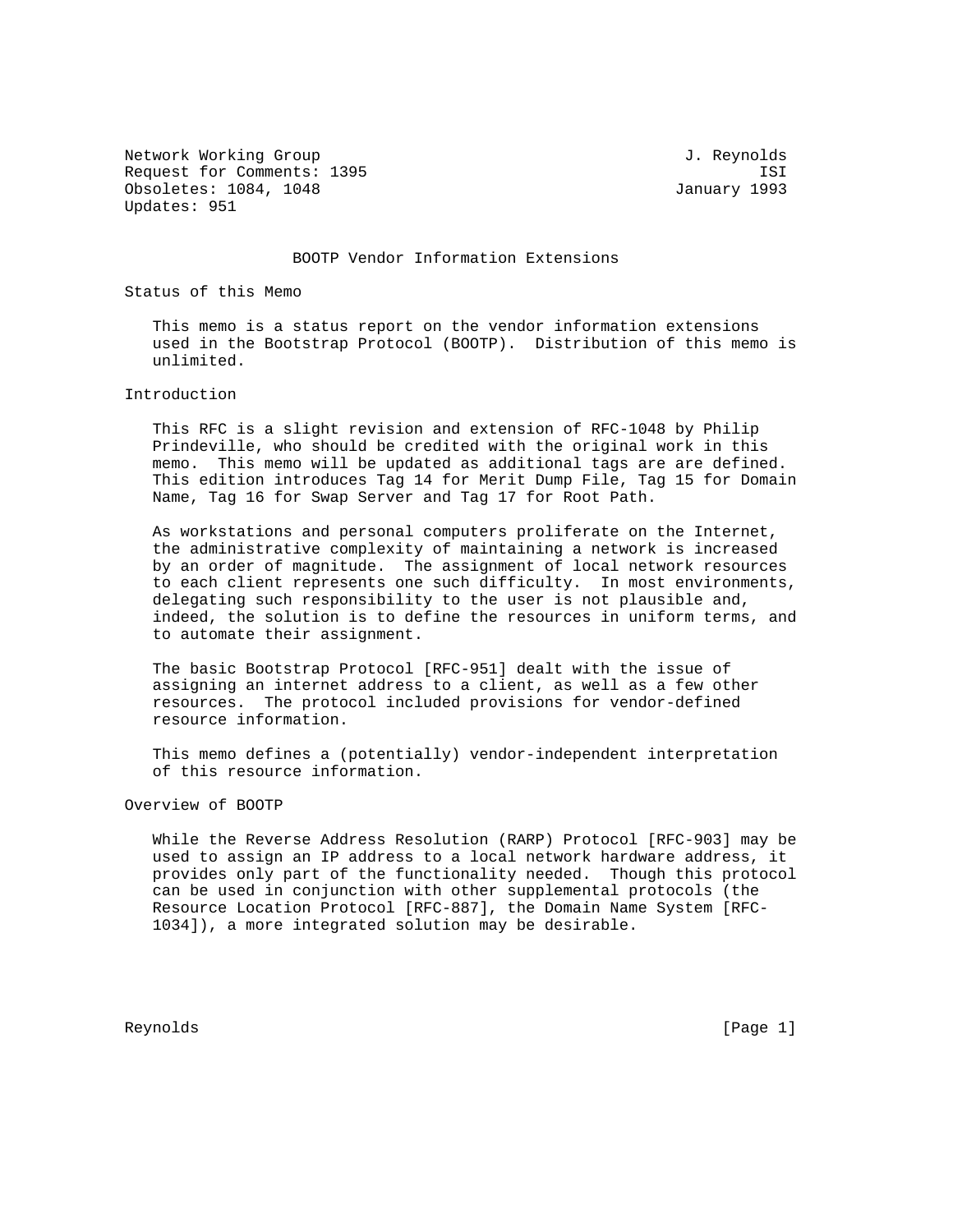Bootstrap Protocol (BOOTP) is a UDP/IP-based protocol that allows a booting host to configure itself dynamically, and more significantly, without user supervision. It provides a means to assign a host its IP address, a file from which to download a boot program from some server, that server's address, and (if present) the address of an Internet gateway.

 One obvious advantage of this procedure is the centralized management of network addresses, which eliminates the need for per-host unique configuration files. In an environment with several hundred hosts, maintaining local configuration information and operating system versions specific to each host might otherwise become chaotic. By categorizing hosts into classes and maintaining configuration information and boot programs for each class, the complexity of this chore may be reduced in magnitude.

BOOTP Vendor Information Format

 The full description of the BOOTP request/reply packet format may be found in [RFC-951]. The rest of this document will concern itself with the last field of the packet, a 64 octet area reserved for vendor information, to be used in a hitherto unspecified fashion. A generalized use of this area for giving information useful to a wide class of machines, operating systems, and configurations follows. In situations where a single BOOTP server is to be used among heterogeneous clients in a single site, a generic class of data may be used.

Vendor Information "Magic Cookie"

 As suggested in [RFC-951], the first four bytes of this field have been assigned to the magic cookie, which identifies the mode in which the succeeding data is to be interpreted. The value of the magic cookie is the 4 octet dotted decimal 99.130.83.99 (or hexadecimal number 63.82.53.63) in network byte order.

Format of Individual Fields

 The vendor information field has been implemented as a free format, with extendable tagged sub-fields. These sub-fields are length tagged (with exceptions; see below), allowing clients not implementing certain types to correctly skip fields they cannot interpret. Lengths are exclusive of the tag and length octets; all multi-byte quantities are in network byte-order.

Reynolds [Page 2]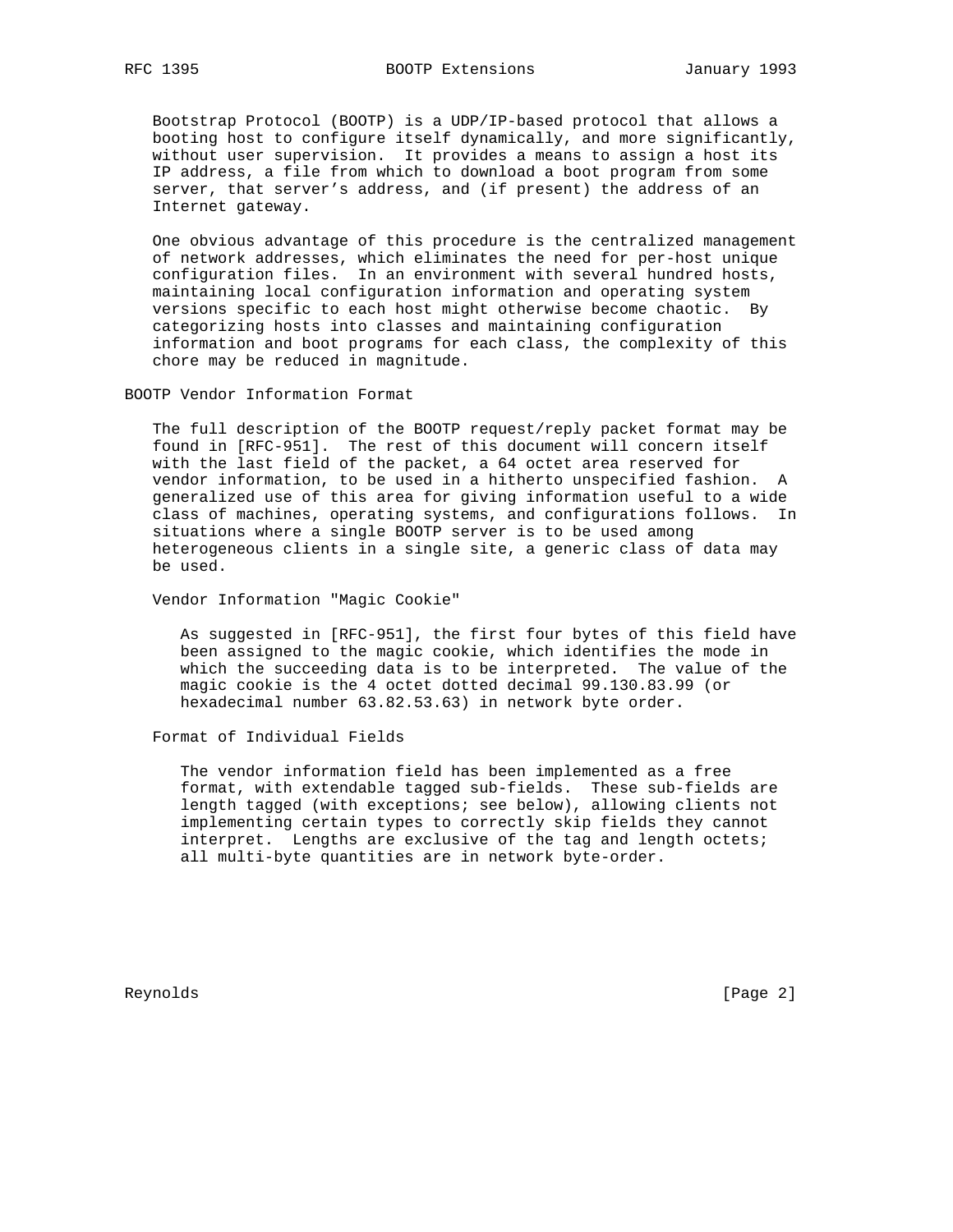Fixed Length Data

 The fixed length data are comprised of two formats. Those that have no data consist of a single tag octet and are implicitly of one-octet length, while those that contain data consist of one tag octet, one length octet, and length octets of data.

Pad Field (Tag: 0, Data: None)

 May be used to align subsequent fields to word boundaries required by the target machine (i.e., 32-bit quantities such as IP addresses on 32-bit boundaries).

Subnet Mask Field (Tag: 1, Data: 4 subnet mask bytes)

 Specifies the net and local subnet mask as per the standard on subnetting [RFC-950]. For convenience, this field must precede the GATEWAY field (below), if present.

Time Offset Field (Tag: 2, Data: 4 time offset bytes)

 Specifies the time offset of the local subnet in seconds from Coordinated Universal Time (UTC); signed 32-bit integer.

End Field (Tag: 255, Data: None)

 Specifies end of usable data in the vendor information area. The rest of this field should be filled with PAD zero) octets.

Variable Length Data

The variable length data has a single format; it consists of one tag octet, one length octet, and length octets of data.

Gateway Field (Tag: 3, Data: N address bytes)

 Specifies the IP addresses of N/4 gateways for this subnet. If one of many gateways is preferred, that should be first.

Time Server Field (Tag: 4, Data: N address bytes)

Specifies the IP addresses of N/4 time servers [RFC-868].

IEN-116 Name Server Field (Tag: 5, Data: N address bytes)

Specifies the IP addresses of N/4 name servers [IEN-116].

Reynolds [Page 3]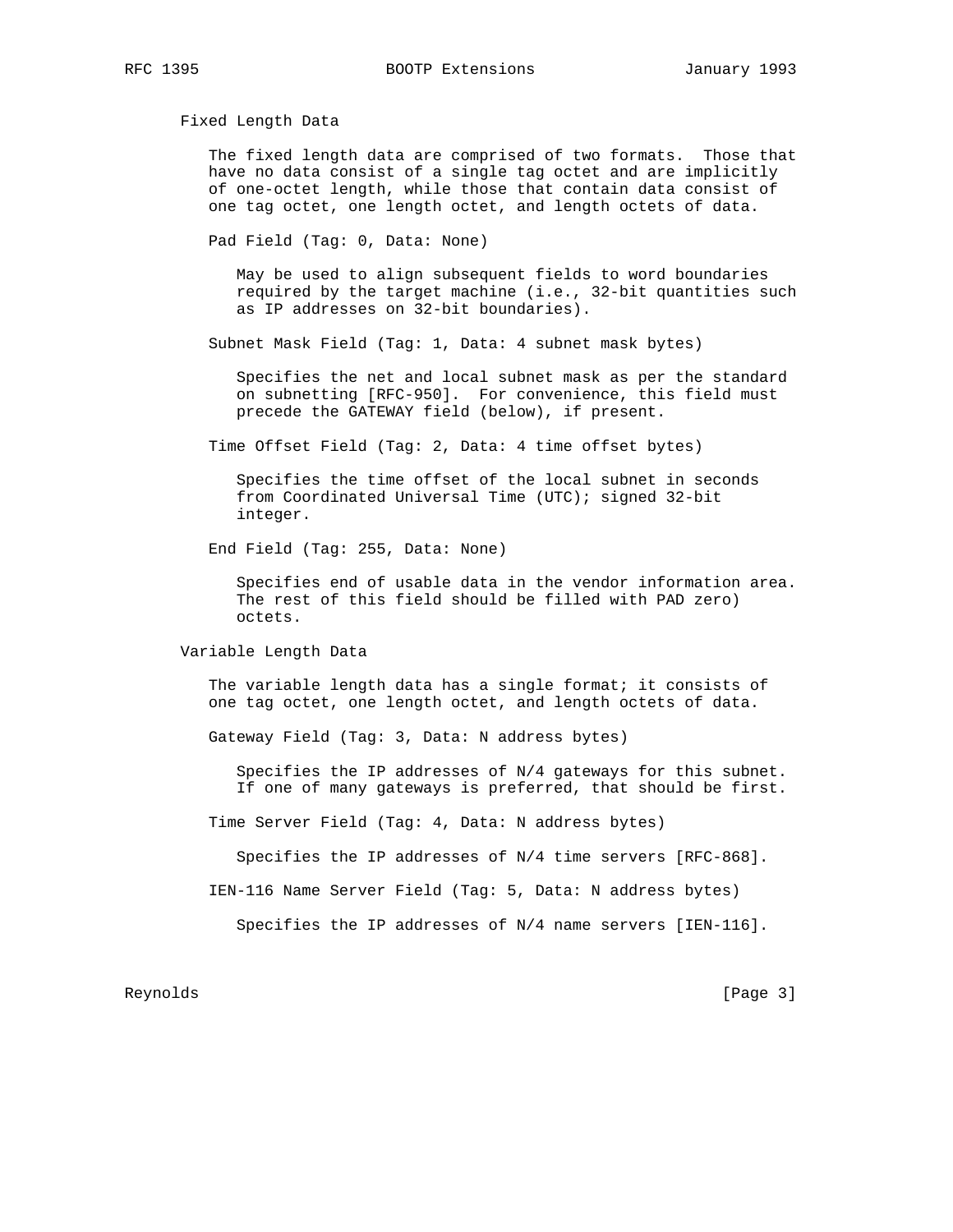RFC 1395 BOOTP Extensions January 1993

Domain Name Server Field (Tag: 6, Data: N address bytes)

 Specifies the IP addresses of N/4 domain name servers RFC- 1034].

Log Server Field (Tag: 7, Data: N address bytes)

 Specifies the IP addresses of N/4 MIT-LCS UDP log server [LOGGING].

Cookie/Quote Server Field (Tag: 8, Data: N address bytes)

 Specifies the IP addresses of N/4 Quote of the Day servers [RFC-865].

LPR Server Field (Tag: 9, Data: N address bytes)

 Specifies the IP addresses of N/4 Berkeley 4BSD printer servers [LPD].

Impress Server Field (Tag: 10, Data: N address bytes)

 Specifies the IP addresses of N/4 Impress network image servers [IMAGEN].

RLP Server Field (Tag: 11, Data: N address bytes)

 Specifies the IP addresses of N/4 Resource Location Protocol (RLP) servers [RFC-887].

Hostname (Tag: 12, Data: N bytes of hostname)

 Specifies the name of the client. The name may or may not domain qualified: this is a site-specific issue.

Boot File Size (Tag: 13, Data: 2)

 A two octet value (in network order) specifying the number of 512 octet blocks in the default boot file. Informs BOOTP client how large the BOOTP file image is.

Merit Dump File (Tag: 14, Data: N bytes of filename)

Name of a file to dump core of this client to.

Reynolds [Page 4]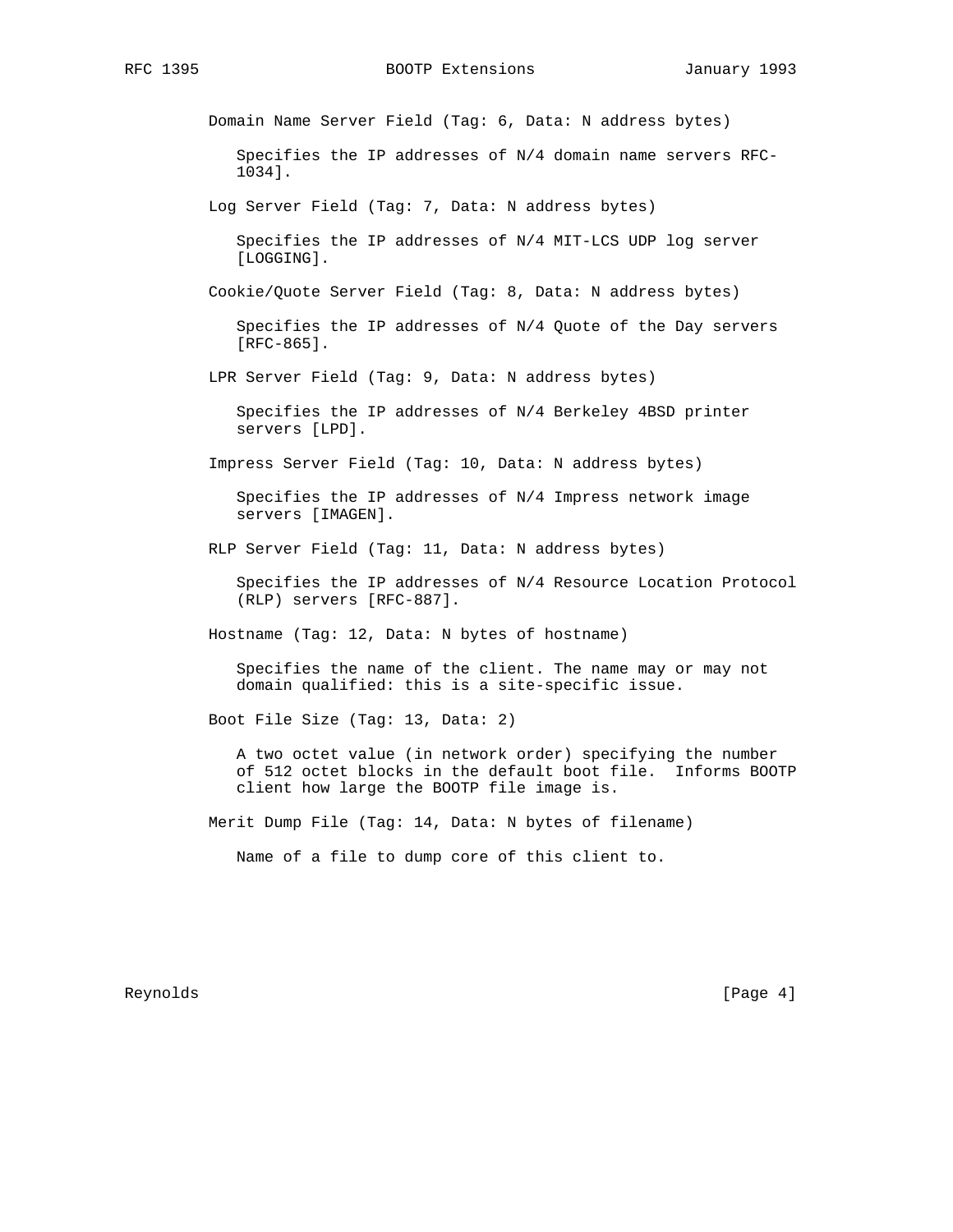Domain Name (Tag: 15, Data: N bytes of domain name)

 Specifies the domain name of the client for Domain Name Server (DNS) resolution [RFC-1034].

Swap Server (Tag: 16, Data: 4 address bytes)

An IP address to hold the IP address of a swap server.

Root Path (Tag: 17, Data: N bytes of path name)

A string to specify a pathname to mount as a root disk.

 Reserved Fields (Tag: 128-254, Data: N bytes of undefined content)

 Specifies additional site-specific information, to be interpreted on an implementation-specific basis. This should follow all data with the preceding generic tags 0- 127).

# Extensions

Additional generic data fields may be registered by contacting:

 Internet Assigned Numbers Authority (IANA) Information Sciences Institute University of Southern California 4676 Admiralty Way Marina del Rey, California 90292-6695

or by email as: iana@isi.edu

 Implementation specific use of undefined generic types (those in the range 18-127) may conflict with other implementations, and registration is required.

 When selecting information to put into the vendor specific area, care should be taken to not exceed the 64 byte length restriction. Nonessential information (such as host name and quote of the day server) may be excluded, which may later be located with a more appropriate service protocol, such as RLP or the WKS resource-type of the domain name system. Indeed, even RLP servers may be discovered using a broadcast request to locate a local RLP server.

Reynolds [Page 5]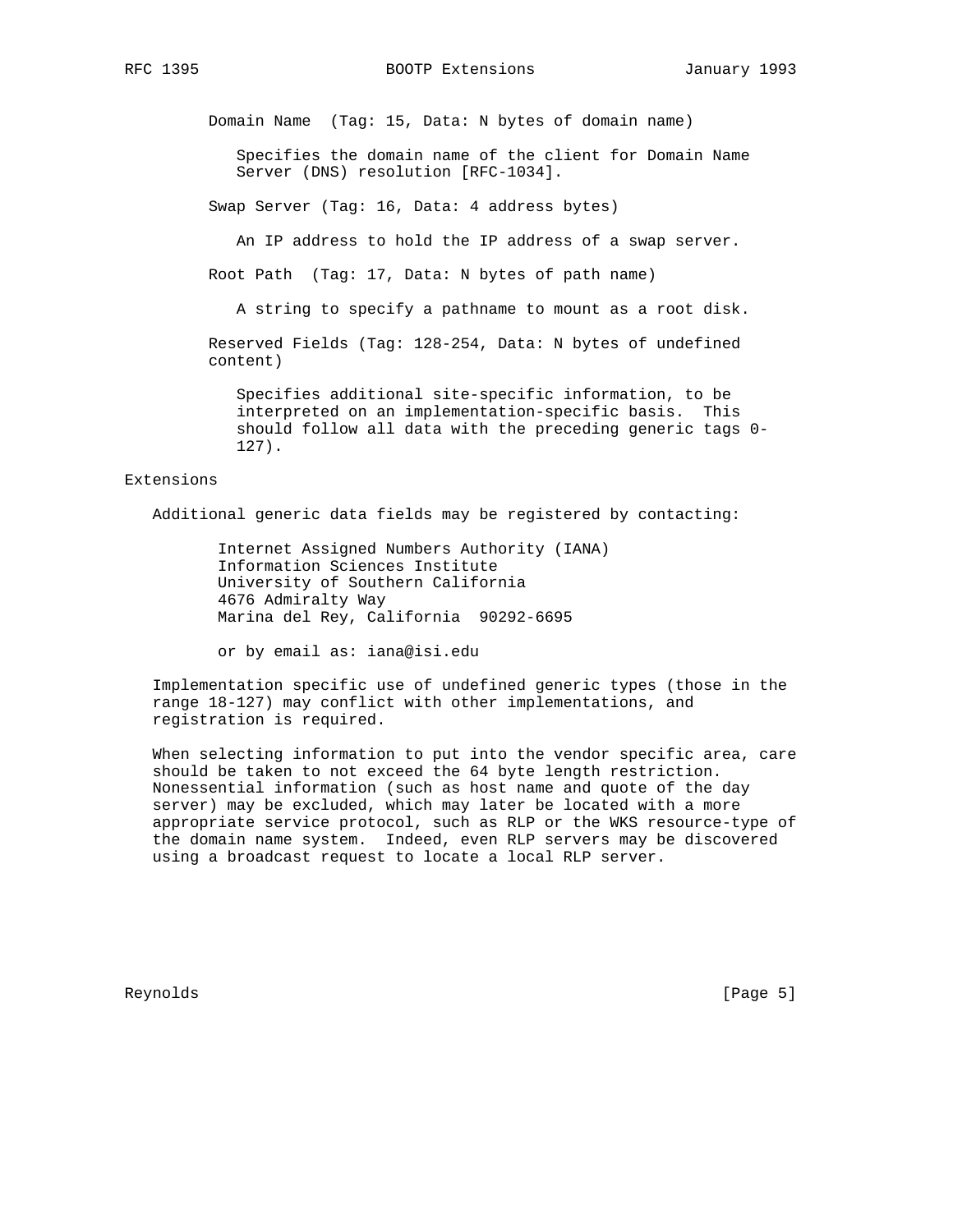Comparison to Alternative Approaches

 Extending BOOTP to provide more configuration information than the minimum required by boot PROMs may not be necessary. Rather than having each module in a host (e.g., the time module, the print spooler, the domain name resolver) broadcast to the BOOTP server to obtain the addresses of required servers, it would be better for each of them to multicast directly to the particular server group of interest, possibly using "expanding ring" multicasts.

 The multicast approach has the following advantages over the BOOTP approach:

 - It eliminates dependency on a third party (the BOOTP server) that may be temporarily unavailable or whose database may be incorrect or incomplete. Multicasting directly to the desired services will locate those servers that are currently available, and only those.

 - It reduces the administrative chore of keeping the (probably replicated) BOOTP database up-to-date and consistent. This is especially important in an environment with a growing number of services and an evolving population of servers.

 - In some cases, it reduces the amount of packet traffic and/or the delay required to get the desired information. For example, the current time can be obtained by a single multicast to a time server group which evokes replies from those time servers that are currently up. The BOOTP approach would require a broadcast to the BOOTP server, a reply from the BOOTP server, one or more unicasts to time servers (perhaps waiting for long timeouts if the initially chosen server(s) are down), and finally a reply from a server.

 One apparent advantage of the proposed BOOTP extensions is that they provide a uniform way to locate servers. However, the multicast approach could also be implemented in a consistent way across multiple services. The V System naming protocol is a good example of this; character string pathnames are used to name any number of resources (i.e., not just files) and a standard subroutine library looks after multicasting to locate the resources, caching the discovered locations, and detecting stale cache data.

 Another apparent advantage of the BOOTP approach is that it allows an administrator to easily control which hosts use which servers. The multicast approach favors more distributed control over resource allocation, where each server decides which hosts it will serve, using whatever level of authentication is appropriate for the particular service. For example, time servers usually don't care who they serve (i.e., administrative control via the BOOTP database is

Reynolds [Page 6]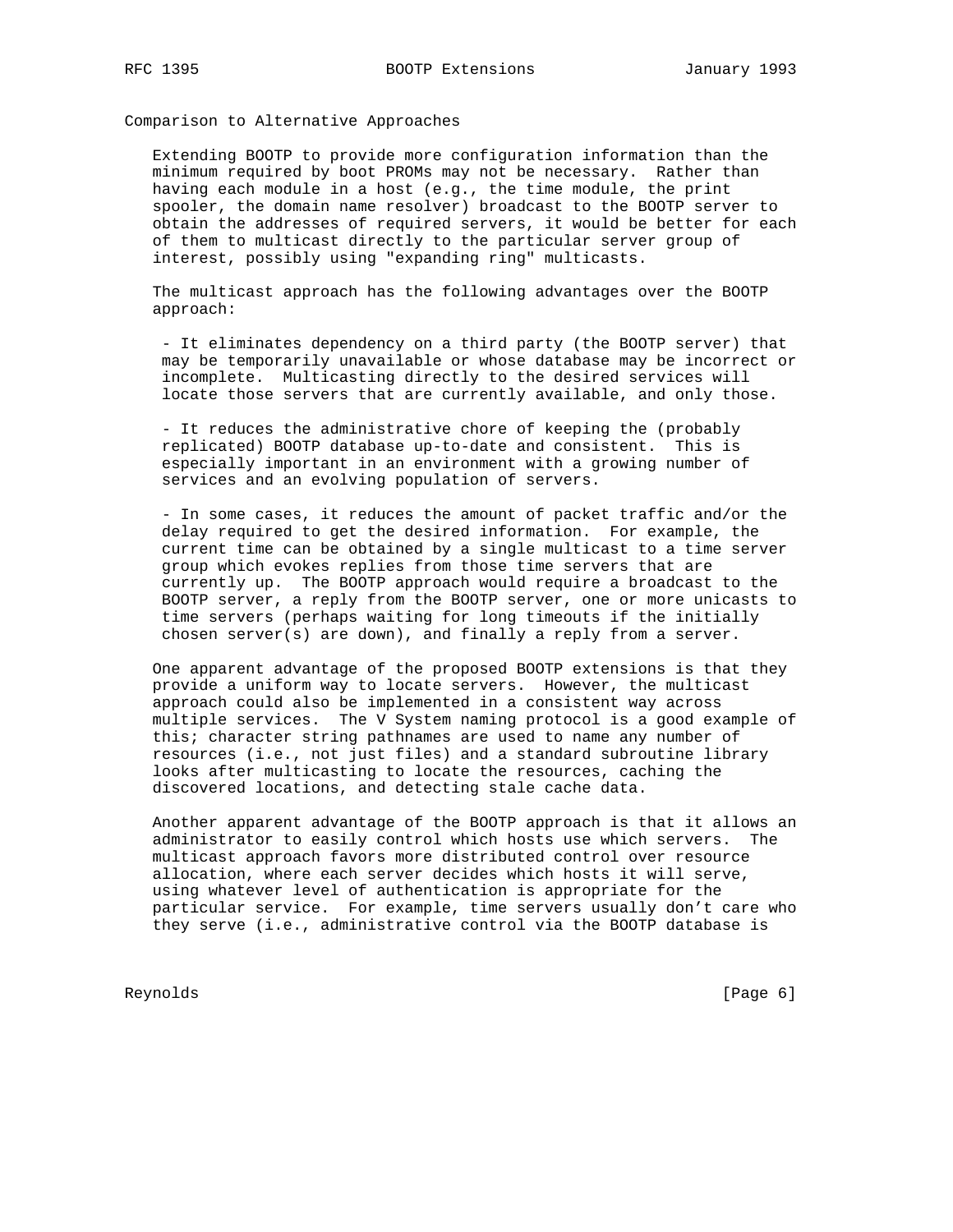unnecessary), whereas file servers usually require strong authentication (i.e., administrative control via the BOOTP database is insufficient).

 The main drawback of the multicast approach, of course, is that IP multicasting is not widely implemented, and there is a need to locate existing services which do not understand IP multicasts.

 The BOOTP approach may be most efficient in the case that all the information needed by the client host is returned by a single BOOTP reply and each program module simply reads the information it needs from a local table filled in by the BOOTP reply.

#### Acknowledgments

 The following people provided helpful comments on the first edition of this memo: Drew Perkins, of Carnagie Mellon University, Bill Croft, of Stanford University, and co-author of BOOTP, and Steve Deering, also of Stanford University, for contributing the "Comparison to Alternative Approaches" section.

### References

- [RFC-951] Croft, B., and J. Gilmore, "Bootstrap Protocol (BOOTP)", Stanford and SUN Microsystems, September 1985. [RFC-903] Finlayson, R., Mann, T., Mogul, J., and M. Theimer, "A Reverse Address Resolution Protocol", RFC 903, Stanford, June 1984. [RFC-887] Accetta, M., "Resource Location Protocol", RFC 887, CMU, December 1983. [RFC-1034] Mockapetris, P., "Domain Names - Concepts and Facilities", STD 13, RFC 1034, USC/Information Sciences Institute, November 1987. [RFC-950] Mogul, J., and J. Postel, "Internet Standard Subnetting Procedure", STD 5, RFC 950, USC/Information Sciences Institute, August 1985.
- [RFC-868] Postel, J., "Time Protocol", STD 26, RFC 868, USC/Information Sciences Institute, May 1983.
- [IEN-116] Postel, J., "Internet Name Server", USC/Information Sciences Institute, August 1979.

Reynolds [Page 7]